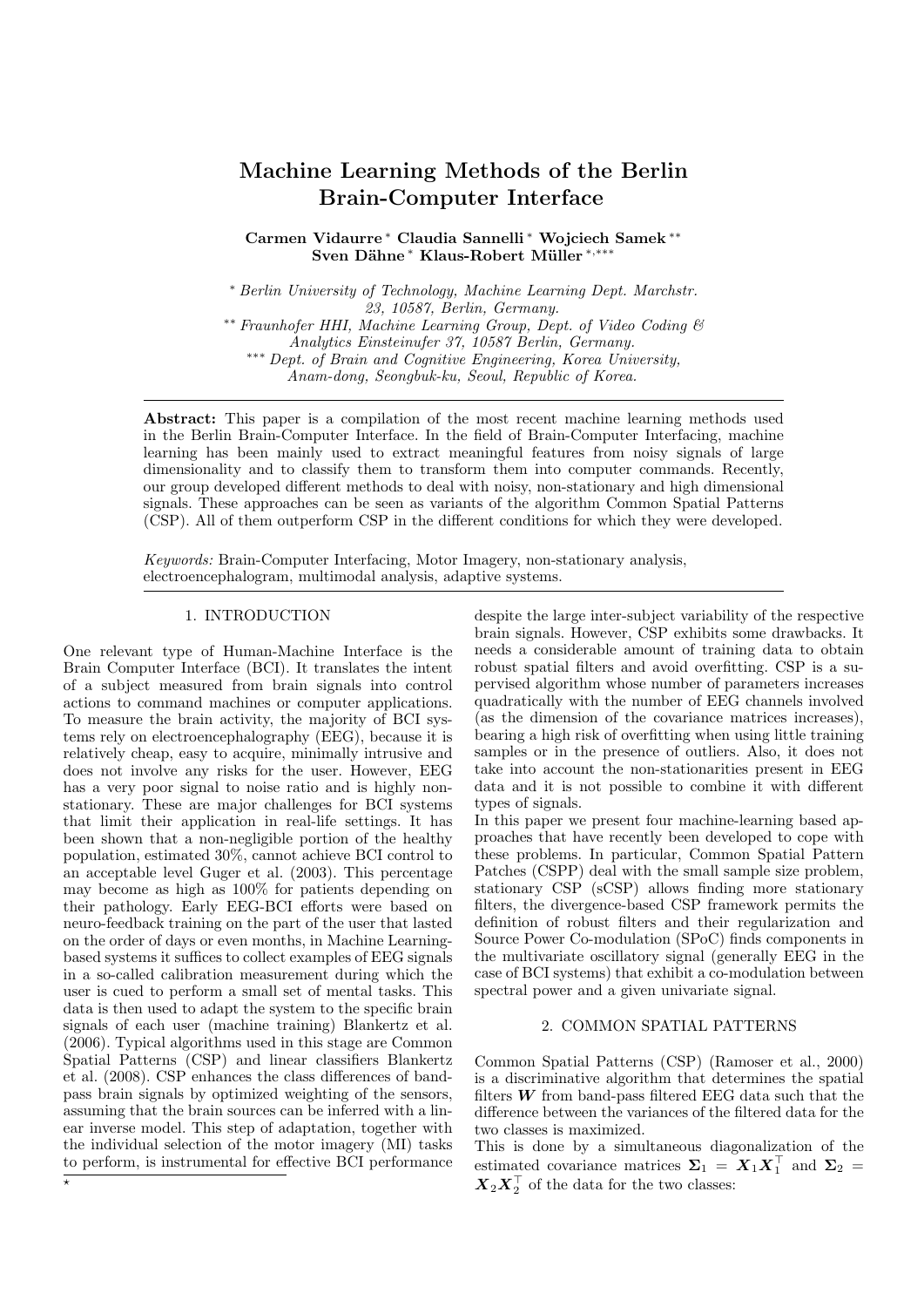$$
\boldsymbol{W}^{\top} \boldsymbol{\Sigma}_1 \boldsymbol{W} = \boldsymbol{\Lambda}_1 \tag{1}
$$

$$
\boldsymbol{W}^{\top} \boldsymbol{\Sigma}_2 \boldsymbol{W} = \boldsymbol{\Lambda}_2, \tag{2}
$$

$$
s.t. \Lambda_1 + \Lambda_2 = I \tag{3}
$$

where  $\Lambda_1$  and  $\Lambda_2$  are diagonal matrices and each  $\lambda$  on the diagonal corresponds to an eigenvector  $\boldsymbol{w}^{\top}$ . In this way, the eigenvectors are the same for both decompositions and the same eigenvector, i.e. a spatial filter, corresponds to a large eigenvalue for one class and to a small eigenvalue for the other class. Since eigenvectors with large eigenvalues correspond to a large variance of the data, spatial filters with extreme eigenvalues maximize the difference in the variances for the two classes.

The sum of the formulas in Eq. 3 forms the generalized eigenvalue problem:

$$
\Sigma_2 W = (\Sigma_1 + \Sigma_2) W \Lambda \tag{4}
$$

Choosing D filters corresponding to extreme eigenvalues (either close to 1 or close to 0) the filtered data  $\hat{\bm{s}}(t)$  =  $\boldsymbol{W}_{D}^{\top} \boldsymbol{X}$  will have smaller dimensionality  $D \langle N \rangle$  and the two classes will be maximally separated by their variance. A CSP feature is the log-variance of the band-pass and CSP filtered data.

When the recorded EEG signal contains artifacts or is nonstationary, CSP may fail causing a significant drop of BCI performance. The left panel of Figure 1 shows the effect of artifacts on the CSP algorithm. Here CSP fails to compute spatial filters which capture MI related activity. The algorithm rather focuses on an artifactual trial resulting in a degenerated CSP pattern and poor classification performance. The right panel of Figure 1 depicts the nonstationarity problem in BCI. Here at the beginning (left) the classes are perfectly separated by a hyperplane (dashed line), whereas the same hyperplane does not separate the classes at later times (right) anymore. Such change in the feature distribution may lead to a significant drop in classification accuracy, Vidaurre et al. (2007).

## 3. COMMON SPATIAL PATTERNS PATCHES

CSPP is the application of CSP analysis to small sets of channels (patches), and the combination of the resulting features Sannelli et al. (2011). The hypothesis is that applying CSP analysis on just a few channels, the risk of over-fitting is reduced in comparison to usual CSP, which



Fig. 1. Left: An artifact leads to a degenerated CSP pattern. The location of the artifact shows much larger power than the rest of the scalp. Right: A nonstationary feature distribution leads to poor classification performance because the hyperplane which separated the classes at the beginning (left) does not separate the classes at later times (right).

is calculated on all channels available. This is because the number of parameters to fit for each patch is less than for CSP. CSPP can be interpreted as a Laplacian filter where the weights of all channels are data driven optimized. We will call *center* of the patch, the channel that is weighted by 1 in Laplacian filtering.

Each patch can include a different number of surrounding channels and the position of the centers of the patches can be chosen, depending on the number of channels available, on the task and, when training data are already acquired, also depending on the subject-specific SMR activity. Here, eight patch forms in combination with a number of centers going from three to 18 are evaluated. The analyzed patch forms using the channel C3 as center are shown on the right of Fig. 2 and the centers of the configurations are shown on the left of Fig. 2. Similarly to CSP, CSPP are applied on band-pass and time filtered data. By computing CSP on one patch with  $n$  channels,  $n$  filters are obtained. With  $N_c$  patch centers, for each patch p with  $p = 1, ..., N_c$ , one filter per class is selected by the extreme eigenvalues, i.e. two filters per patch are obtained. By concatenating all filters, a sparse filter matrix  $W$  results with dimension  $N_c \times N$  where N is the number of all available electrodes:

$$
\mathbf{W} = [\mathbf{w}_{11}, \mathbf{w}_{12}, ..., \mathbf{w}_{p1}, \mathbf{w}_{p2}, ..., \mathbf{w}_{N_c 1}, \mathbf{w}_{N_c 2}] \tag{5}
$$

The matrix  $W$  is sparse since each column  $w_{pi}$  contains just  $n$  non zero elements. From the resulting ensemble of filters  $W$ , the most informative ones are chosen using the ratio-of-medians score.

Fig. 3 is an example of how just using 13 channels with a *small* patch in C3, Cz and C4, the filters can change in comparison to Laplacian filters and can become better class related. The top row presents the classical Laplacian derivations with 4 neighboring channels in C3, Cz and C4, while the other three rows depict the CSPP involving the same channels respectively for the class combinations Left/Right, Left/Foot and Foot/Right. The CSPP are calculated on the calibration data of three good performing users.

## 3.1 Experimental Results

Data set The evaluation was performed with data of eleven volunteers. Six participants had very good performance, and five had not. All participants performed eight feedback runs, each of them consisting of 100 trials (50 trials of each class). Two different types of MI, chosen out of three possibilities (MI of left hand, right hand or foot) were selected in advance. For seven participants, previous data with MI performance was available. It was therefore known which two MI tasks should be used. For the other four volunteers no prior information could be used and they were asked to select two out of the three possible MI tasks. In the first run, the features were six CSPP obtained by CSP analysis on three small patches centered on C3, Cz and C4 using the band-pass filtered data. A broad band 8-32 Hz and time interval 750-3750 ms were used. CSPP features are the log-variance of the six CSPP filtered signals. For runs 2 and 3, CSPP analysis on 18 small patches was performed, resulting in 36 CSPP features (2 per patch). To reduce the dimension, a maximum of six (and minimum of one per class) CSPP features were automatically selected by ratio-of-medians score. During the runs, the CSPP filters were re-selected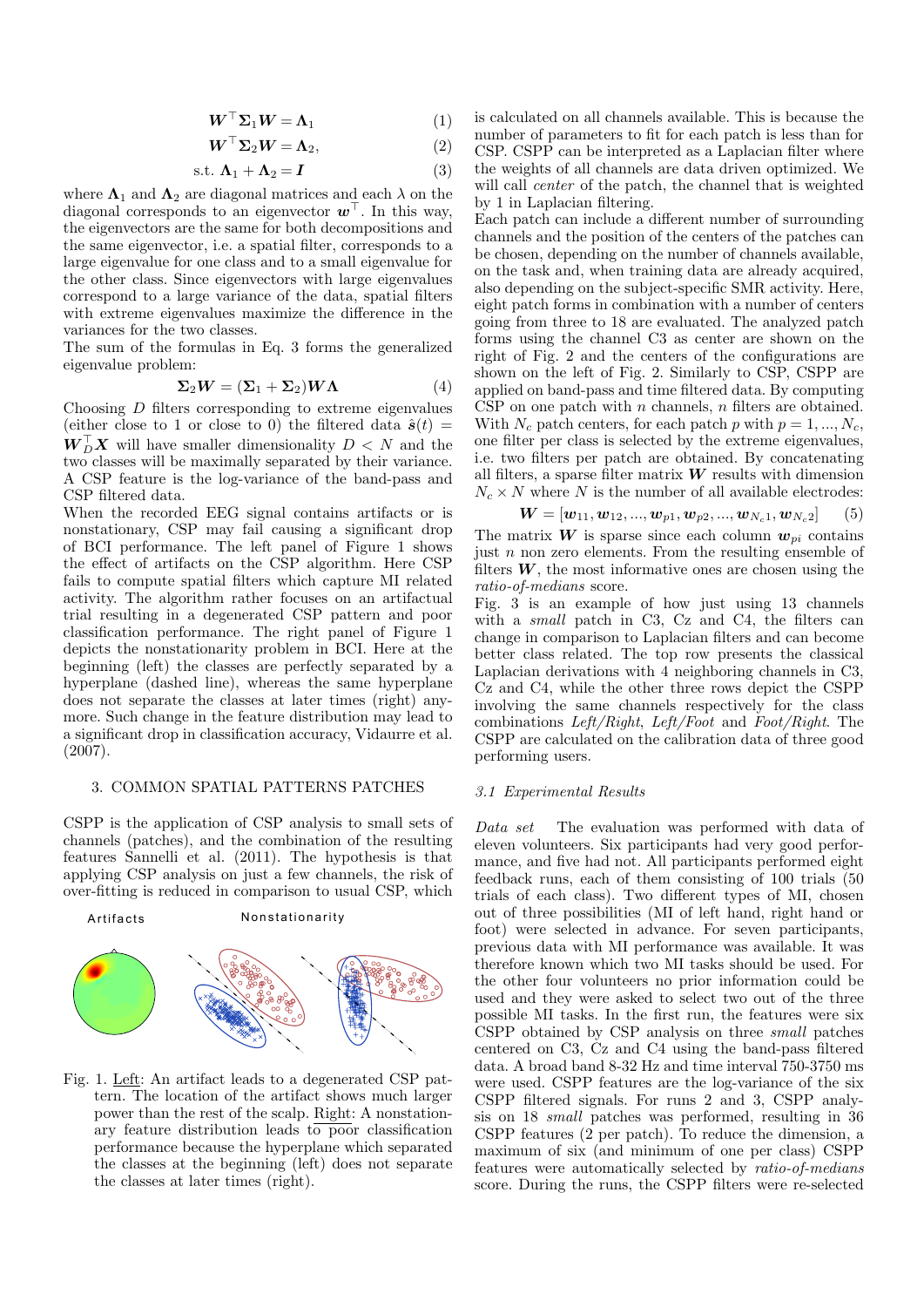

Fig. 2. Right: patch configurations centered on C3. Left: channel sets used as center of the patches/Laplacian filters.



Fig. 3. Top: Small Laplacian filters for C3, Cz and C4. Bottom: Small CSPP filters centered in C3, Cz and C4, for the class combination  $Left/Right$  (first row), Left/Foot (second row) and  $Foot/Right$  (third row), calculated on the data of three good performing users.

using all previous trials. Note, that only 36 EEG channels are required for this design. For run 4, CSP and CSPP features were concatenated. For each patch form in Fig. 2, a generalization error was calculated by 4-fold CV where for each fold: 1) two to six CSPP and CSP features were calculated on the training set, concatenated, and used to train the Linear Discrimant Analysis (LDA) and 2) the test set was spatially filtered by the selected CSPP+CSP filters and the resulting features classified by the trained LDA. The patch form with the best generalization error was selected. Finally, CSPP (with the chosen patch form), CSP and LDA were trained on the whole data set. During the runs, the calculated CSP, CSPP and LDA are used to calculate the features and for online classification, but the pooled mean of the features was adapted after each trial and used to update the bias of the classifier, Vidaurre et al.  $(2011).$ 

BCI performance In Fig. 4 the accuracy obtained by offline-online simulation with the CSPP design is compared to the online performance. The average across users of the same category (Cat. I are good performers, Cat. II are bad online performers with good calibration accuracy and Cat. III are users with bad calibration accuracy) is presented. Each point is the mean over 20 trials, while each bar is the mean over one run. Two different shades for LAP respectively CSPP design, light for LAP and dark for CSP. Purple is run 1, turquoise are runs 2 and 3 and green is run 4. The subject-independent CSPP improved the accuracy for all BCI users in run 1. While in the original study users with bad performance could only reach a 70% of accuracy in run 4 or 5, the CSPP design allows this to happen within the first three runs for all users except for one.

## 4. STATIONARY AND DIVERGENCE-BASED COMMON SPATIAL FRAMEWORK

#### 4.1 Stationary CSP

The CSP algorithm maximizes the variance ratio of two MI classes, but does not optimize for stationarity of the feature distribution. The main idea of stationary CSP (sCSP) Samek et al. (2012) is to extract filters that maximize the variance ratio, but at the same time keep the variance estimation along the projected direction as stable as possible across trials (i.e., keep the feature distribution stationary). Formally, the following quantity is minimized for each class c

$$
D_c(\mathbf{w}) = \mathbf{w}^\top \underbrace{\left(\frac{1}{n} \sum_{i=1}^n \mathcal{F} \left(\mathbf{\Sigma}_c^i - \mathbf{\Sigma}_c\right)\right)}_{\Delta_c} \mathbf{w} \approx
$$

$$
\approx \frac{1}{n} \sum_{i=1}^n \left| \mathbf{w}^\top \mathbf{\Sigma}_c^i \mathbf{w} - \mathbf{w}^\top \mathbf{\Sigma}_c \mathbf{w} \right| \qquad (6)
$$

where  $\Sigma_c^i$  is the covariance matrix of the *i*-th trial of class c and  $\Sigma_c$  is the average covariance matrix of class c and  $\mathcal F$  is an operator to make symmetric matrices be positive definite by flipping negative eigenvalues. Intuitively sCSP aims to extract features that maximize the "betweenclass distance" (i.e., the variance ratio) and minimize the "within-class variance" (i.e., measured as absolute deviation). Since sCSP applies the operator  $\mathcal F$  in Eq. (6), the spatial filters can be computed very efficiently by maximizing the Rayleigh quotient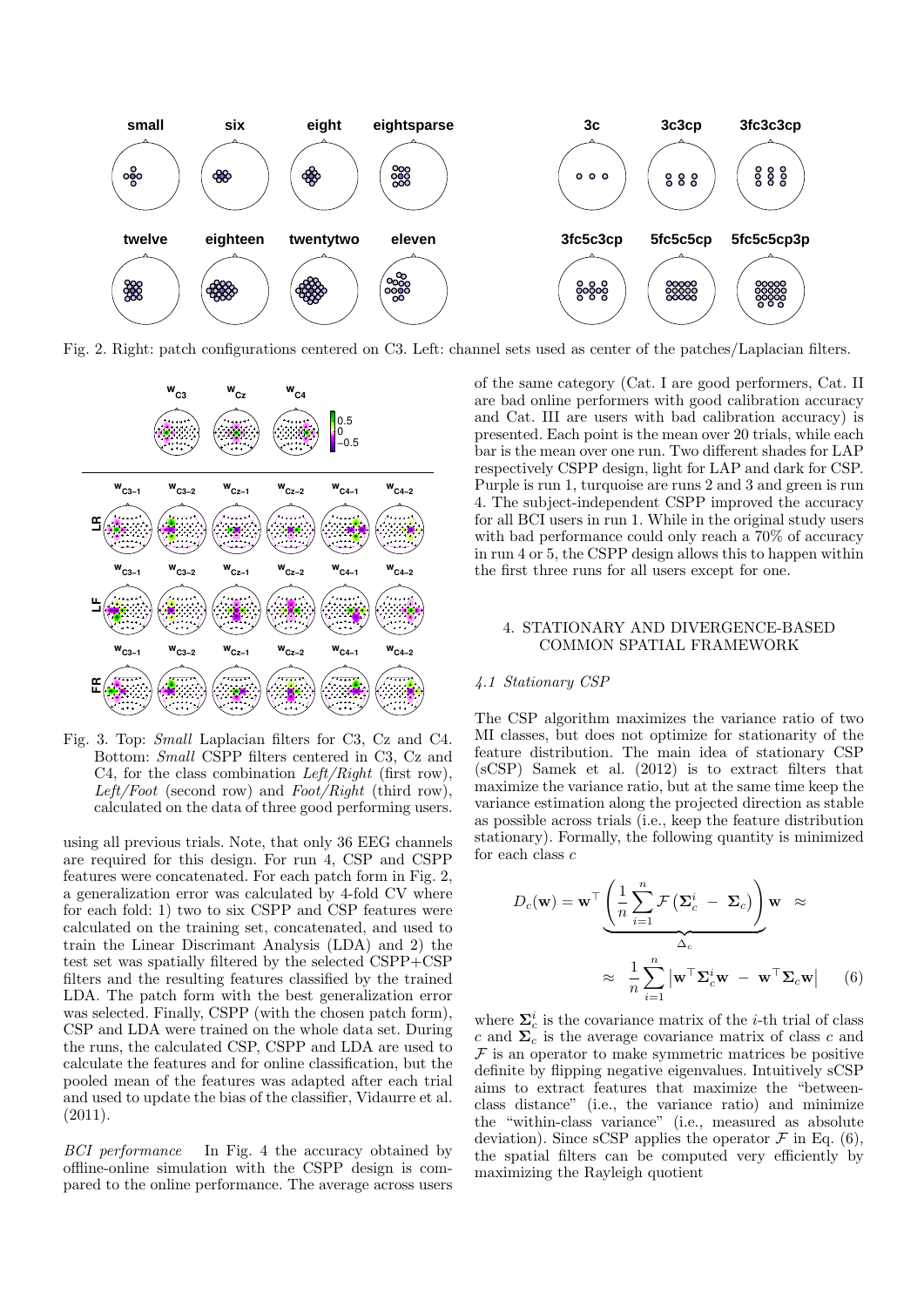

Fig. 4. Performance of CSPP during the first 5 runs of the co-adaptive calibration study compared with the original performance. Each point is the mean of the accuracy across 20 trials (thin lines) and across the users of the corresponding category. Each bold line is the mean across 100 trials of the corresponding run. LAP original experiment: runs 1-3 with subject-independent classifier and supervised adaptation, runs 4-5 with CSP+small LAP re-selection (supervised adaptation). CSPP design: run 1 with subject-independent classifier and supervised adaptation, runs 2-3 with small CSPPs re-selection (supervised adaptation), runs 4-5 with CSPP+CSP (automatic patch form) and unsupervised adaptation.

$$
R_c(\mathbf{w}) = \frac{\mathbf{w}^\top \Sigma_c \mathbf{w}}{\mathbf{w}^\top (\Sigma_1 + \Sigma_2 + \lambda(\Delta_1 + \Delta_2)) \mathbf{w}} \qquad (7)
$$

where  $\lambda$  is a regularization parameter.

#### 4.2 Divergece-based Spatial Filtering Framework

Recently, the authors of Samek et al. (2013) showed that spatial filter computation can be cast into a divergence framework (divCSP). Mathematically, spatial filters are computed by maximizing a symmetric divergence between the probability distribution of both classes:

$$
\mathbf{V}^* = \operatorname*{argmax}_{\mathbf{V}} \tilde{D} \left( \mathcal{N} \left( \mathbf{0}, \mathbf{V}^\top \mathbf{\Sigma}_1 \mathbf{V} \right) || \mathcal{N} \left( \mathbf{0}, \mathbf{V}^\top \mathbf{\Sigma}_2 \mathbf{V} \right) \right)
$$

where  $\mathcal{N}(\mathbf{0}, \Sigma)$  denotes the Gaussian distribution, with mean 0 and covariance  $\Sigma$ . Note that for the case of Kullback-Leibler divergence, the method extracts CSP filters.

In the divergence framework, robustness to artifacts can be achieved by decomposing the divergence between the average class distributions into the sum of trialwise divergences and limiting the influence of single (potentially outlier) terms (see Samek et al. (2013)). This changes the objective function into

$$
\mathbf{V}^* = \mathop{\mathrm{argmax}}_{\mathbf{V}} \sum_i \tilde{D} \left( \mathcal{N} \left( 0, \mathbf{V}^\top \mathbf{\Sigma}_1^i \mathbf{V} \right) || \ \mathcal{N} \left( 0, \mathbf{V}^\top \mathbf{\Sigma}_2^i \mathbf{V} \right) \right)
$$

Beta divergence<sup>1</sup>, Bhattacharyya distance and Gamma divergence have been proposed as robust measures in this framework (see Samek et al. (2013); Brandl et al. (2015)).

By adding a regularization term to the objective one can easily use data from additional subjects or enforce specific properties such as stationarity on the solution. The objective function then has the form

$$
\mathcal{L}(\mathbf{V}) = \underbrace{(1-\nu)\tilde{D}(\mathbf{V}^{\top}\Sigma_{1}\mathbf{V} \parallel \mathbf{V}^{\top}\Sigma_{2}\mathbf{V})}_{\text{CSP Term}} - \underbrace{\nu\Delta}_{\text{Regularization Term}} \tag{8}
$$

where  $\Delta$  is the regularization term that can be arbitrarily defined, depending on the type of invariance we want to achieve, and  $\nu$  is a regularization parameter tradingoff the influence of the CSP objective function and the regularization term. Similarly as for the sCSP algorithm (but without using an approximation <sup>2</sup> ) one can enforce stationarity on the feature distribution by using the following regularization term

$$
\Delta = \frac{1}{2n} \sum_{c=1}^{2} \sum_{i=1}^{n} D\left(\mathbf{V}^{\top} \mathbf{\Sigma}_{c}^{i} \mathbf{V} \parallel \mathbf{V}^{\top} \mathbf{\Sigma}_{c} \mathbf{V}\right), \quad (9)
$$

## 4.3 Experimental Results

Data Set The Vital BCI data set Blankertz et al. (2010) contains EEG recordings from 80 healthy subjects performing MI tasks with the left and right hand or with the feet. It consists of one calibration and one feedback session, both recorded on the same day. In the calibration session visual cues (arrows pointing left, right, down) indicated which MI task should be performed and three runs with 25 trials of each motor condition were recorded. Then, the best binary combination of MI tasks were selected and the subjects performed feedback with three runs of 100 trials each (some users performed only one or two runs). Visual feedback, i.e., a cursor moving on the screen, was provided to the user while performing MI. Note that this feedback was lacking in the calibration phase. The signals were recorded from 118 Ag/AgCl electrodes, band-pass filtered between 0.05 and 200 Hz and downsampled to 100 Hz. All subjects in this study were BCI novices.

The following preprocessing is applied in the experiments performed on this data set. We manually select 62 elec-

<sup>&</sup>lt;sup>1</sup> Beta divergence between distributions  $p$  and  $q$  is defined as  $D_\beta(p \mid\mid q) = \frac{1}{\beta}\int (p^\beta - q^\beta)p dx - \frac{1}{\beta+1}\int (p^{\beta+1} - q^{\beta+1})dx$ 

<sup>&</sup>lt;sup>2</sup> The sCSP approximation fails if the trialwise covariance matrices are not jointly diagonalizable.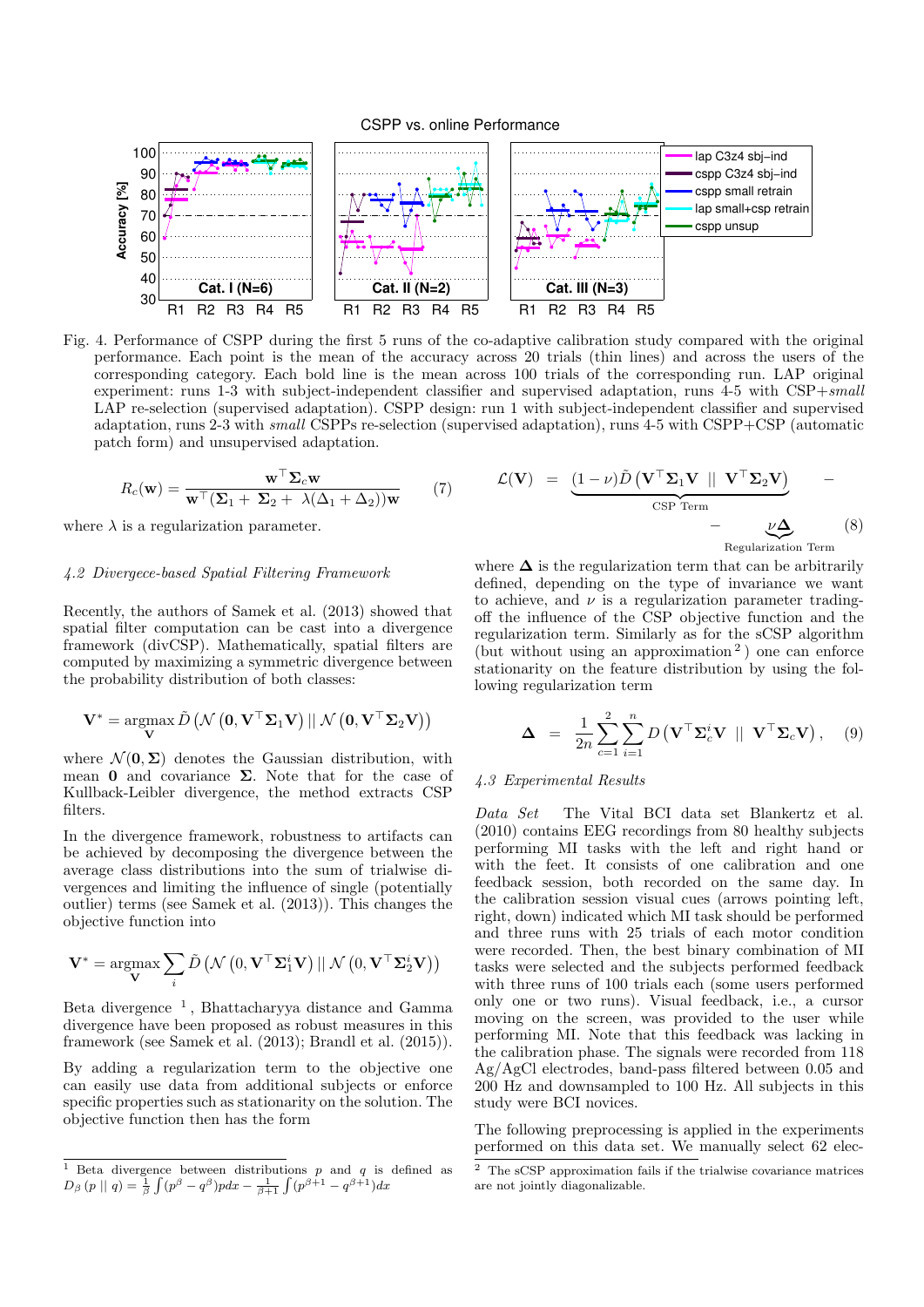trodes densely covering the motor cortex and filter the data in the frequency range 8-30 Hz with a 5th order Butterworth filter. Furthermore, we use a fixed time segment from 750 to 3500 ms after the trial start for feature extraction.

BCI Performance In the following we evaluate the stationary CSP method (sCSP), the robust divCSP algorithm based on symmetric beta divergence  $(\beta$ -divCSP) and the divCSP algorithm with regularization towards stationarity (reg-divCSP) on the Vital BCI data set. The following parameters are used in the experiment:  $\lambda$ ,  $\nu$  =  $\{0, 2^{-10}, 2^{-9}, \ldots, 2^{0}\}$  and  $\beta = \{0, 0.0001, 0.001, 0.01, 0.05,$  $0.1, 0.15, 0.2, 0.25, 0.5, 0.75, 1, 1.5, 2, 5$ . The parameters are selected by 5-fold cross-validation on the calibration data. The one-sided Wilcoxon sign-rank test is applied to test significance.

Figure 5 visualizes the results. One can see that all three methods significantly improve the BCI performance over the CSP baseline by reducing nonstationarity and the influence of artifacts.

### 5. SOURCE POWER CO-MODULATION

The core idea of the SPoC approach Dähne et al. (2014) is to (i) decompose the multivariate EEG data into a set of source components and (ii) to use the information contained in a target variable  $(z, a \text{ scalar function of time})$ to guide the decomposition. The result of this approach is a set of spatial filters,  $W$ , which *directly* optimize the co-modulation between the target variable z and the power time course of the spatially filtered signal. In a neuroimaging context, this target variable will typically either represent a behavioral measure as the final output of the central nervous activity (e.g. reaction time, sensory detection, task rating, motor evoked potentials, etc.) or a parameter of external stimuli (e.g. when studying how amplitude modulation of neuronal oscillations correlate with stimulus properties). Also, SPoC has an advantage over blind source separation methods such as for example Independent Component Analysis (ICA) Comon (1994), because it has more information at its disposal (the target variable). The SPoC algorithm is intimately related to the Common Spatial Pattern (CSP) algorithm family. When the target variable  $z$  is binary, classical CSP is obtained as a special case of SPoC. One may thus view SPoC as a regression extension of CSP to continuous target variables.

The derivation of SPoC is as follows: we assume that the EEG data  $\mathbf{x}(t)$  has been band-pass filtered in the frequency band of interest. Thus, the power of the projected signal  $\mathbf{w}^{\top}\mathbf{x}(t)$  within a small time interval is well approximated by the variance of  $\mathbf{w}^{\top}\mathbf{x}(t)$  within that interval. We refer to such time intervals as epochs and assume that the EEG data can be divided up into consecutive or overlapping epochs of suitable length <sup>3</sup> . Epochs will be indexed by the index e. We assume the target variable z to only

have a single value per epoch, which can be achieved by appropriate re-sampling. Furthermore we assume without loss of generality that z has zero mean and unit variance, which can be achieved by normalization.

It is our goal to approximate the target variable z with the bandpower/variance of a source component. We denote this estimate by  $\phi$ , which depends on a spatial filter w. Let  $\text{Var}[\mathbf{w}^\top \mathbf{x}(t)]$  (e) denote the variance of  $\mathbf{w}^\top \mathbf{x}(t)$  in a given epoch e. This epoch-wise variance of the projected signal will serve as the approximation of  $z$ . Thus we have

$$
z(e) \approx \phi(e) = \text{Var}\left[\mathbf{w}^\top \mathbf{x}(t)\right](e) = \mathbf{w}^\top \mathbf{C}(e) \mathbf{w}, \quad (10)
$$

where  $\mathbf{C}(e)$  denotes the covariance matrix of the e-th epoch. Let us further define the matrix

$$
\mathbf{C}_z := \langle \mathbf{C}(e) z(e) \rangle, \tag{11}
$$

where the  $\langle \cdot \rangle$  denotes the average over epochs. Then the objective function that is optimized by SPoC is given by

$$
Cov\left[\phi(e), z(e)\right] = \mathbf{w}^\top \mathbf{C}_z \mathbf{w},\tag{12}
$$

with respect to the following norm constraint:

$$
\text{Var}\left[\mathbf{w}^{\top}\mathbf{x}(t)\right] = \mathbf{w}^{\top}\mathbf{C}\mathbf{w} \stackrel{!}{=} 1.
$$
 (13)

This constraint optimization problem can be solved using the method of Lagrange multipliers. Setting the first derivative of the corresponding Lagrangian to zero leads to the following generalized eigenvalue equation:

$$
C_z w = \lambda C w, \qquad (14)
$$

where the eigenvalue  $\lambda$  corresponds to the covariance between  $\phi$  and z.

## 5.1 Applications

SPoC has been successfully applied in the context of a visuomotor workload paradigm. In such a setting where binary labels may not be available, a suitable target variable can be extracted from task-related error rates or other physiological indicators of stress level such as skin conductance or heart rate. In the study by Schultze-Kraft et al. (2013), an extension of SPoC to multivariate target variables was employed to find a linear combination of the three mentioned workload indicators that best correlated with the band-power modulations of brain rhythms. The scalp maps of the SPoC components clearly reflected the known impact of workload on the human EEG. On the one hand, modulations of the theta frequency band-power, as extracted by SPoC, showed a decrease during low workload condition and an increase during high workload condition. As for the alpha frequency band the power modulations of the SPoC components showed the opposite effect.

In very recent study, Meinel et al. (2015) used SPoC to identify individual oscillatory components that predict reaction times in a sequential visual isometric pinch task (SVIPT). Such a task is applied to patients in the subacute and chronic phase of stroke in order to reveal hand motor deficits. The utilization of the SPoC approach allowed for the extraction of a component showing band power co-modulation with the reaction time of the hand

<sup>3</sup> Working with epoched data instead of continuous data does not represent a loss of generality, because all of the following derivations can be reformulated for continuous data as well, provided that the target variable changes slowly enough. We choose to work with epoched data because it resembles the format of data obtained in trial-based experiments.